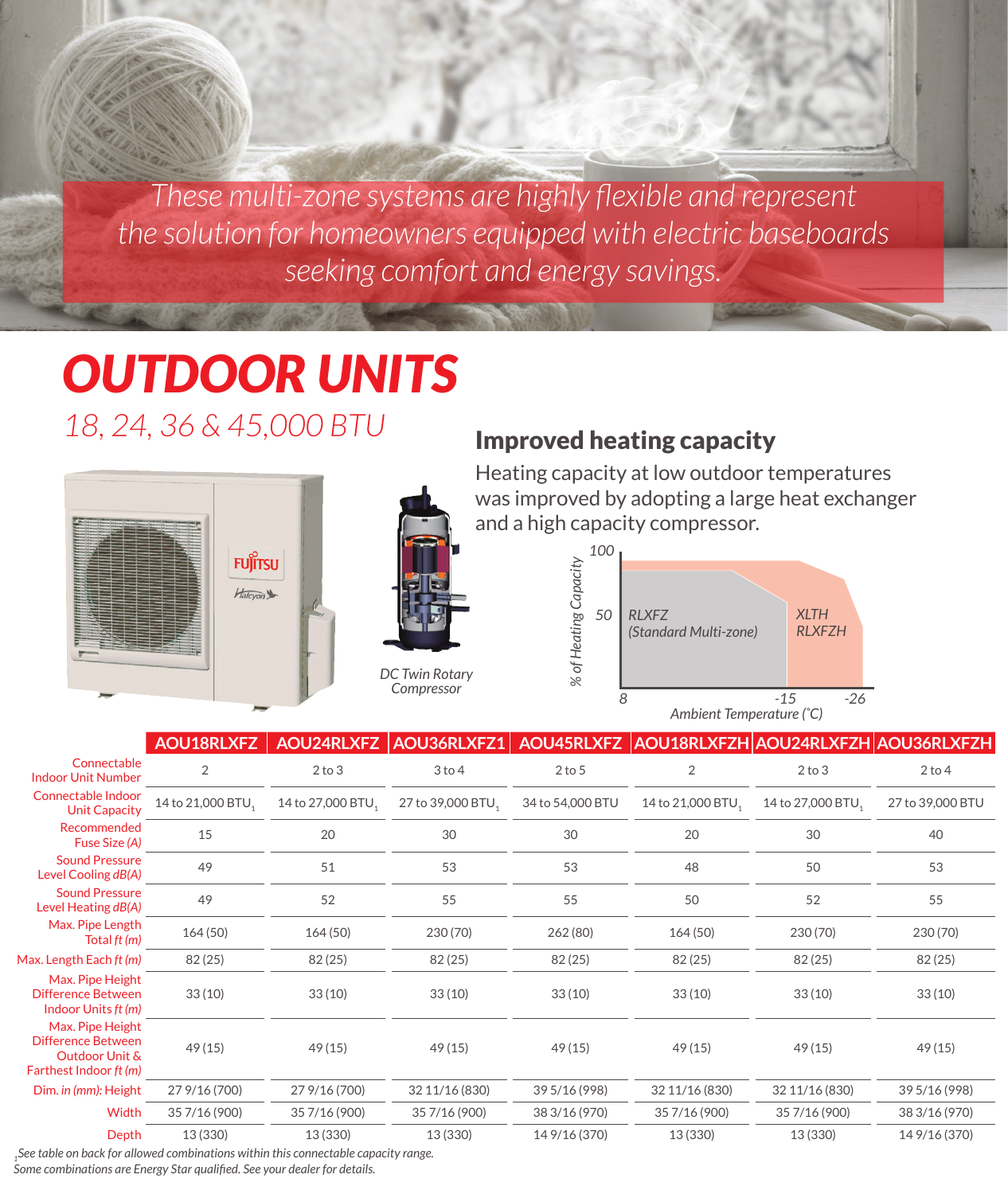# *WALL MOUNTED 7, 9, 12, 15, 18 & 24,000 BTU* Standard features



- Apple Catechin Filter
- Ion Deodorizing Filter
- Sleep Timer
- 24-Hour Timer
- Dry Mode
- Auto Louver: 4-Way\*
- Auto Mode
- Quiet Mode
- Auto Restart/Reset
- Auto Changeover
- Power Diffuser\*
- *\* Feature of models ASU18 & 24RLF only.*

|                                              | <b>ASU7RLF1</b> | ASU9RLF1      | ASU12RLF1     | ASU15RF1      | <b>ASU18RLF</b> | ASU24RLF     |
|----------------------------------------------|-----------------|---------------|---------------|---------------|-----------------|--------------|
| Nominal Cooling BTU/h <sup>**</sup>          | 7.000           | 9.000         | 12,000        | 15,000        | 18,000          | 24.000       |
| Nominal Heating BTU/h <sup>**</sup>          | 8,100           | 10,200        | 13,500        | 16,300        | 20,000          | 27,000       |
| Air Circ. C.F.M. (m <sup>3</sup> /h): Hi Clg | 330 (560)       | 353 (600)     | 388 (660)     | 430 (730)     | 542 (920)       | 659 (1 120)  |
| <b>Htg</b>                                   | 330 (560)       | 353 (600)     | 388 (660)     | 430 (730)     | 542 (920)       | 647 (1 100)  |
| Medium Clg                                   | 294 (500)       | 306 (520)     | 330 (560)     | 353 (600)     | 436 (740)       | 530 (900)    |
| <b>Htg</b>                                   | 294 (500)       | 306 (520)     | 330 (560)     | 362(615)      | 436 (740)       | 530 (900)    |
| Low Clg                                      | 253 (430)       | 253 (430)     | 265 (450)     | 312 (530)     | 365 (620)       | 436 (740)    |
| <b>Htg</b>                                   | 253 (430)       | 253 (430)     | 277 (470)     | 330 (560)     | 365 (620)       | 436 (740)    |
| <b>Quiet Clg</b>                             | 182 (310)       | 182 (310)     | 182 (310)     | 212 (360)     | 324 (550)       | 365 (620)    |
| <b>Htg</b>                                   | 194 (330)       | 194 (330)     | 194 (330)     | 221 (375)     | 324 (550)       | 365 (620)    |
| Noise Level Clg/Htg dB(A): Hi                | 36/36           | 37/37         | 40/40         | 42/42         | 43/44           | 49/48        |
| Medium                                       | 32/32           | 33/33         | 36/36         | 38/38         | 37/37           | 42/42        |
| Low                                          | 29/29           | 29/29         | 30/31         | 33/35         | 33/33           | 37/37        |
| Quiet                                        | 21/22           | 21/22         | 21/22         | 25/27         | 31/31           | 33/33        |
| Air Direction: Horizontal                    | Manual          | Manual        | Manual        | Manual        | Auto            | Auto         |
| <b>Vertical</b>                              | Auto            | Auto          | Auto          | Auto          | Auto            | Auto         |
| Ion Deodorizing Filter                       | Disposable      | Disposable    | Disposable    | Disposable    | Disposable      | Disposable   |
| <b>Apple Catechin Filter</b>                 | Disposable      | Disposable    | Disposable    | Disposable    | Disposable      | Disposable   |
| Dimensions in (mm): Height                   | 10 1/2 (268)    | 10 1/2 (268)  | 10 1/2 (268)  | 10 9/16 (268) | 12 5/8 (320)    | 12 5/8 (320) |
| Width                                        | 33 1/16 (840)   | 33 1/16 (840) | 33 1/16 (840) | 33 1/16 (840) | 39 1/4 (998)    | 39 1/4 (998) |
| Depth                                        | 8 (203)         | 8 (203)       | 8(203)        | 8(203)        | 9(228)          | 9(228)       |

*\*\* These are based on 100% capacity and AHRI conditions.*